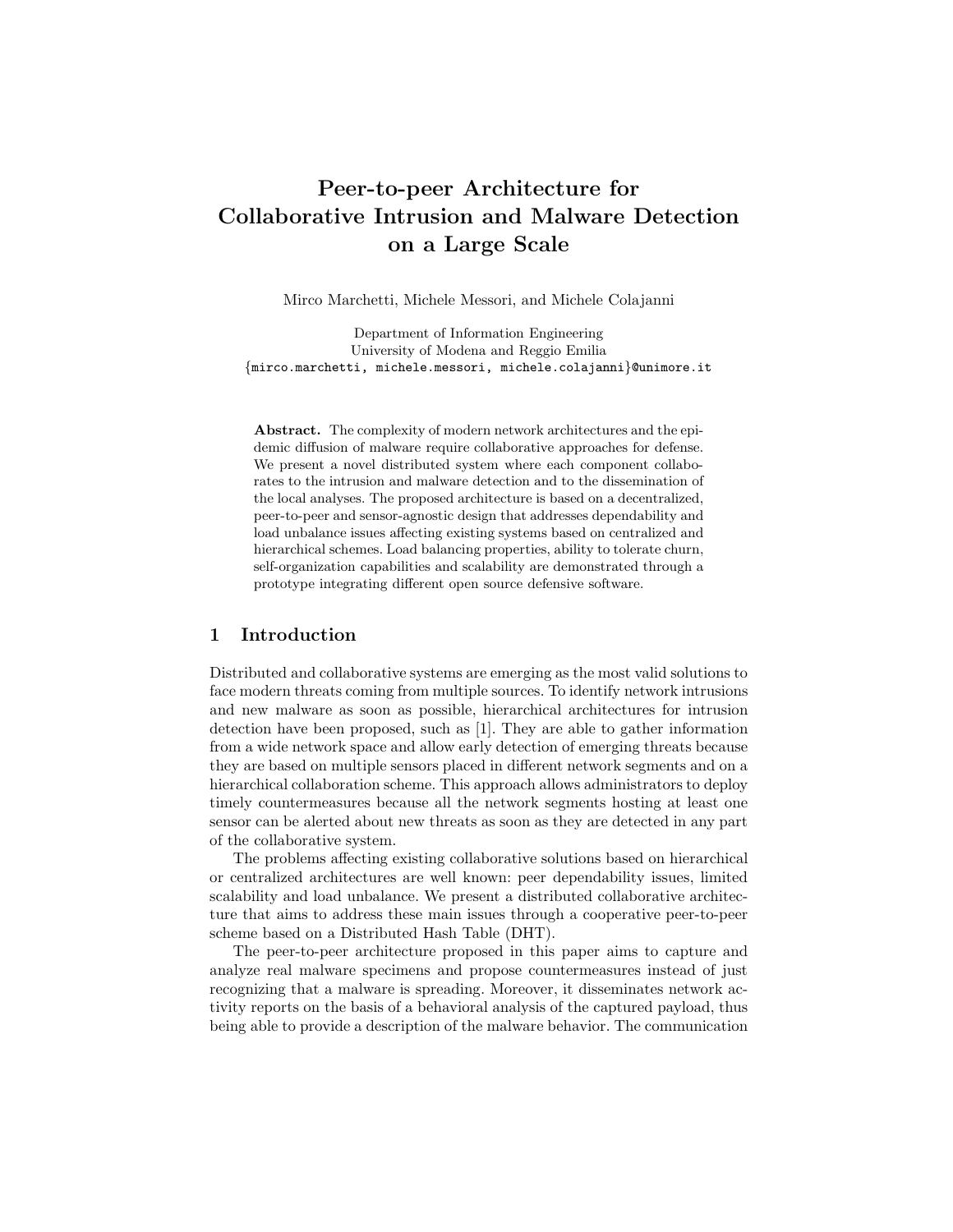model is different from existing systems because it adopts a publish/subscribe scheme as an option for the distribution of the result of the analysis, while each alert is inserted into an ad-hoc message persistently stored in PAST [14]. This solution guarantees privacy and availability of the information. Other proposals based on peer-to-peer defensive schemes (e.g., [22, 23]) differ from this paper because their focus is on novel algorithms for anomaly detection that should be facilitated by cooperation. On the other hand, our focus is on the software architecture that is flexible enough to work with different algorithms.

Other peer-to-peer schemes (e.g., [24,25,28]) are used to disseminate information about malicious IP addresses through some publish/subscribe model. Our architecture uses a publish/subscribe scheme only for the communication of the analysis results, while events are persistently stored and can be retrieved successively. Other proposals have some peculiarity that is not addressed in this paper. For example, DOMINO [25] is an interesting architecture because its overlay network combines peer-to-peer and hierarchical components and uses Chord [26] to distribute alert information. The main goal of Worminator [27] is to guarantee a high level of privacy of the shared information. It extracts relevant information from alert streams and encodes it in Bloom Filters. This information forms the basis of a distributed watchlist and includes IP addresses and ports. The watchlist can be distributed through various mechanisms, ranging from a centralized trusted third party to a decentralized peer-to-peer overlay network. However, we should be aware that the main goal of these architectures is to compile an updated blacklist of the IP addresses at the origin of some attacks. On the other hand, this paper has a broader scope: our architecture manages IP addresses and other important information, such as binary code of malware, signature of IDS and malware behavior. Moreover, our architecture is sensor agnostic, and is able to support heterogeneous algorithms and techniques for intrusion detection and malware analysis. For these reasons, it differs from Indra [28] that is a distributed intrusion detection architecture that relies on custom sensors.

This paper is organized as follows. Section 2 describes the design of the proposed architecture. Section 3 highlights its main benefits with respect to hierarchical and centralized architectures. Section 4 details the main features of the prototype that is based on open source software. Section 5 reports the experimental results achieved through the prototype. Scalability, load balancing, robustness and self-organization properties at a larger scale with thousands of collaborative nodes are demonstrated through simulation. Section 6 outlines main conclusions and future work.

# 2 Architecture Design

The main goal of this paper is to design a distributed architecture where each component collaborates to the intrusion and malware detection and to the dissemination of the local analyses including:

- malware behavior,
- malware diffusion,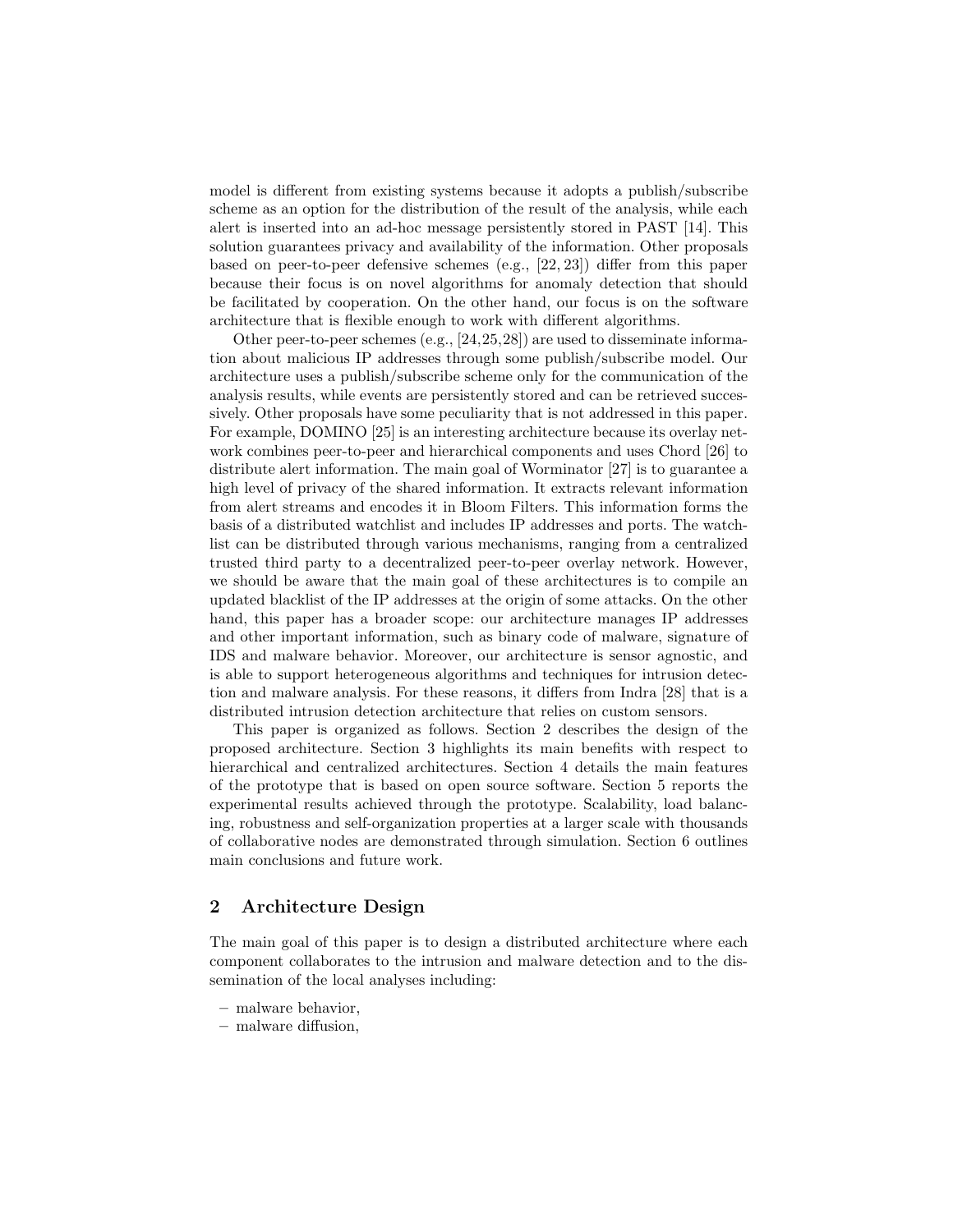- network-based attacks,
- diffusion of intrusions,
- identification of suspicious IP addresses,
- identification of the servers from which the malware is downloaded.

The novel architecture should address the main issues of hierarchical collaborative schemes in order to guarantee high scalability, fault tolerance, dependability and self-organization.

To accomplish these goals we propose a flat distributed architecture composed by several cooperating nodes that communicate through a DHT overlay network. An overview of this architecture is shown in Figure 1. Each node, called collaborative alert agregator, accomplishes the same high level functions: generation of local security alerts, forwarding of relevant alerts to the other collaborative nodes, analysis of received events and communications of the analysis results. All the communications among the collaborative alert agregators are carried out through a peer-to-peer overlay providing a fully connected mesh network. This solution does not require centralized coordination nor supernodes.



Fig. 1. Node connections to the DHT

The design of a collaborative alert agregator is represented in Figure 2. It is possible to identify three layers: the sensor layer, the local aggregation layer, and the collaboration layer. Each layer is described in the following sections.

## 2.1 Sensor Layer

The sensor layer provides a node with intrusion detection alerts and malware samples. It consists of one or multiple types of sensors. For example, the current version relies on four classes of sensors.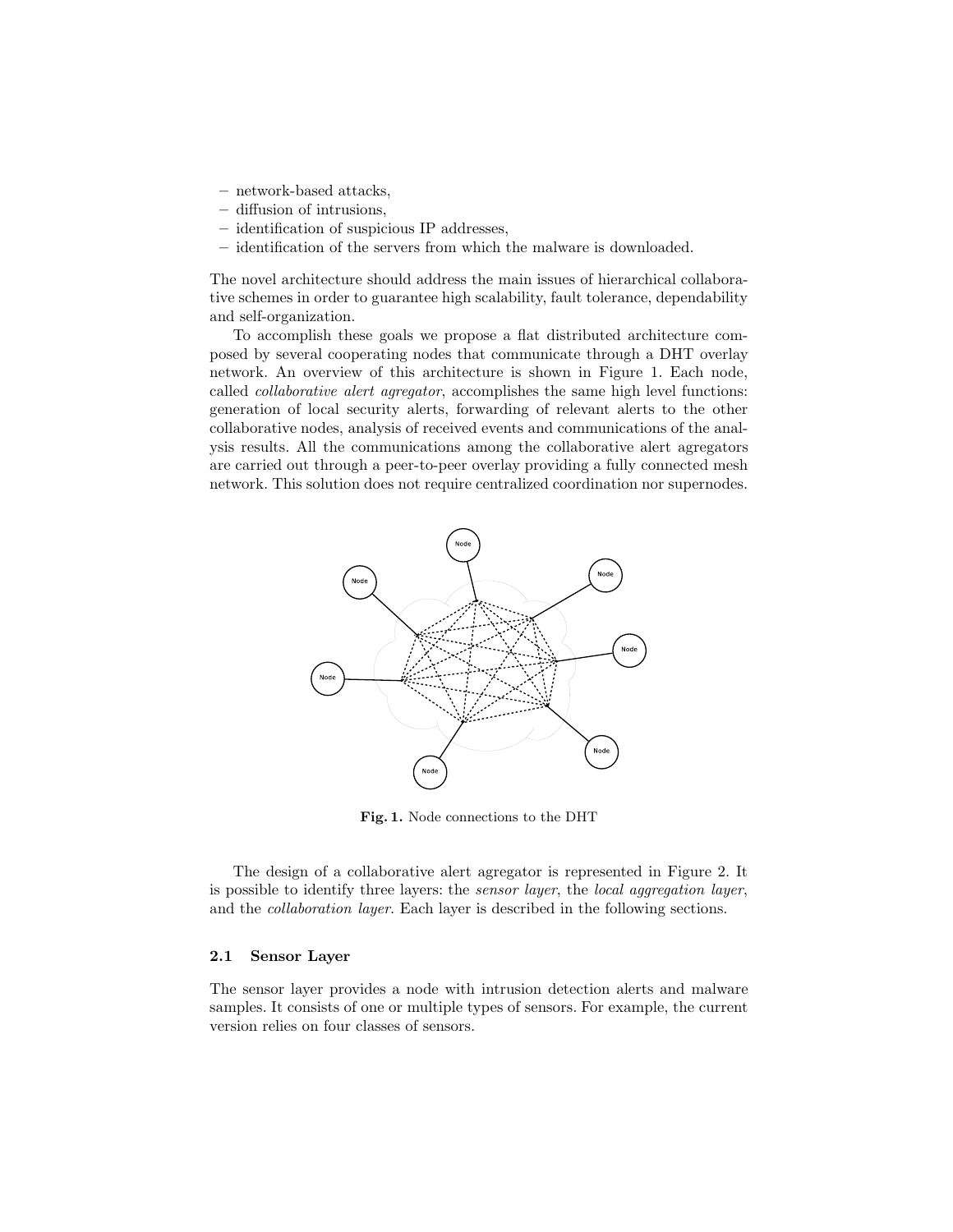

Fig. 2. Design of a collaborative alert aggregator

- Host IDS. Intrusion detection system monitoring activities on the same host in which they are deployed.
- Network IDS. Sensors placed in strategic positions in order to capture all network traffic and to analyze each packet looking for malicious content. They can be implemented through custom hardware appliances or installed on a general purpose computer. When illicit activities are detected, they generate an alert containing information on malicious network packets (such as a TCP/IP header and a signature identifier) and a description of the attack.
- Honeypot. These tools are able to collect malware and to trace malicious activities. They consist of server processes hosted on a vulnerable computer connected to a network. As an honeypot does not provide any useful service, any attempt of reaching it and logging into its services can be considered an attack.
- Sensor manager. This class of sensors represents a component of a multitier, hierarchical NIDS architecture. A sensor manager forwards information to other managers belonging to upper tiers. It can also aggregate and filter data, thus reducing the number of forwarded alerts and decreasing the network traffic and the computational load of the other components of the hierarchical architecture.

It is not necessary to install the sensors on the same physical machine hosting the local aggregation and the collaboration layers. Sensors can interface with alert collectors installed on remote hosts.

# 2.2 Local Aggregation Layer

The local aggregation layer is responsible for collecting, filtering and aggregating all the heterogeneous alerts received from the sensors of the lower layer. While it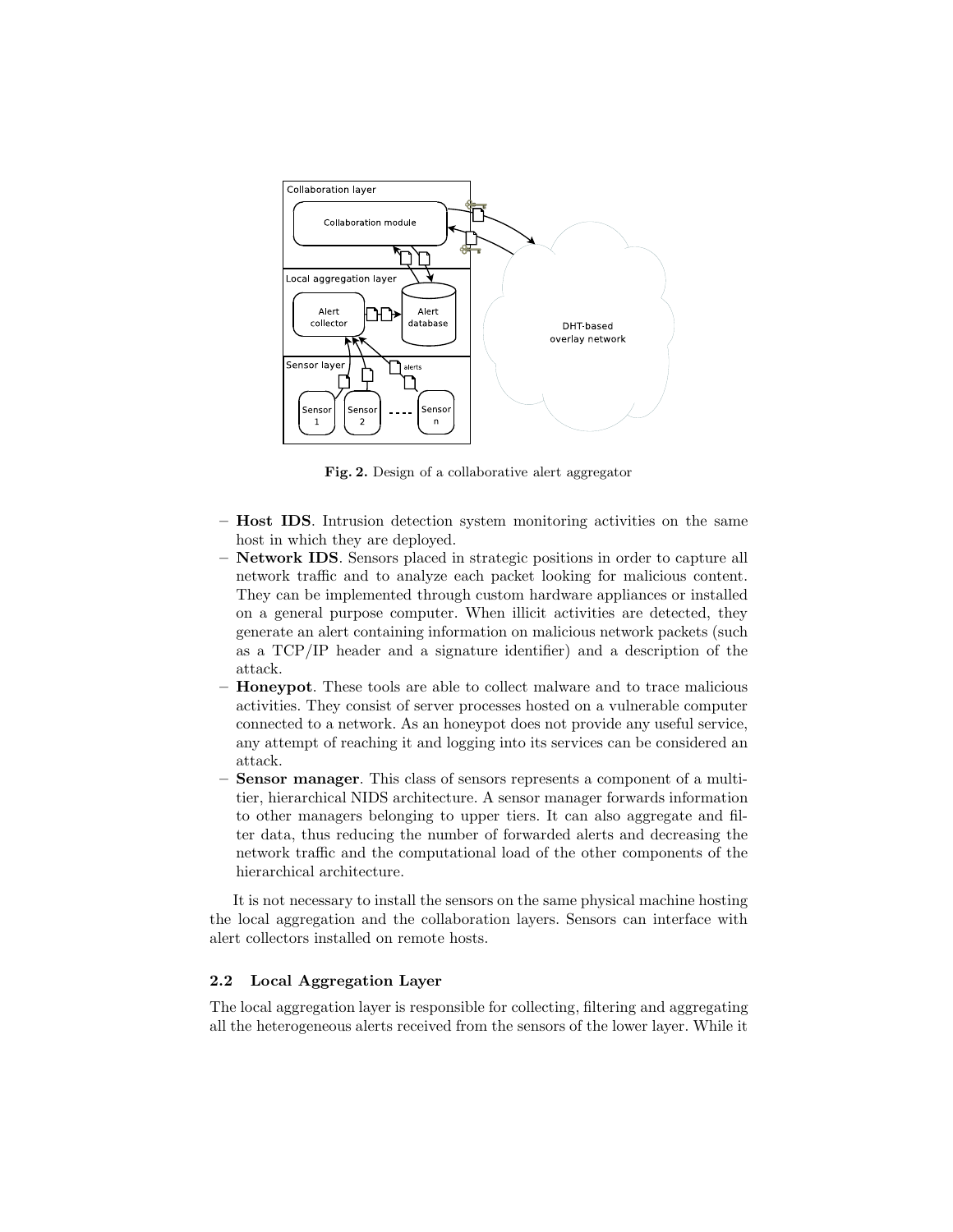is possible for the alert collector to execute arbitrarily complex aggregation and correlation algorithms, its fundamental task is to pre-process all the received alerts that may be syntactically and semantically heterogeneous. All the alerts are classified and stored in the local alert database that is used by the upper layer as the only sensor-independent interface to store and retrieve heterogeneous events.

## 2.3 Collaboration Layer

The collaboration layer is the only component connected to the collaboration overlay network that is based on DHT. Being part of the overlay network, we can assign a unique node identifier  $nodeID$  to each *collaboration module*. The collaboration module has three main purposes.

- It is responsible for retrieving new events that have been stored in the local alert database. These events are submitted to the DHT-based overlay network through a key (*messageId*) that is computed over a significant field of the event. As an example, the key used to submit a malware specimen can be computed by applying a hash function to the malware, while a NIDS alert can be submitted to the overlay network twice, using as keys the signature ID and the IP address from which the illicit network packet originated. The strategy used to determine which fields are involved in key computation can be configured to fulfill specific analysis goals.
- It receives messages submitted by other collaboration modules that are connected to the same overlay network. Each collaboration module is responsible for a portion of the hash space (determined by the  $nodeID$  and by the implementation details of the DHT algorithm), and receives all the messages whose  $messageId$  fall within that hash space. This design choice allows each collaboration module to receive all the messages that are relevant to one scenario. As an example, this approach allows a single collaboration module to receive all the events caused by the same source, thus achieving an effective network-based and distributed alert aggregation and correlation scheme.
- Each collaboration module is responsible for the dissemination of the analysis results to the other nodes connected to the overlay network. This guarantees the timely disseminations of network activity reports to all the collaborative nodes without any centralized bottleneck.

There are two ways to retrieve new alerts from the database: the collaboration layer reads the collected data at regular interval (pull mode) or it is driven by external calls (push mode). In the implementation presented in Section 4 we use the pull mode.

## 2.4 Event Processing

The collaboration layer gets new events from the database and processes them sequentially. For each event, it sends a number of messages depending on the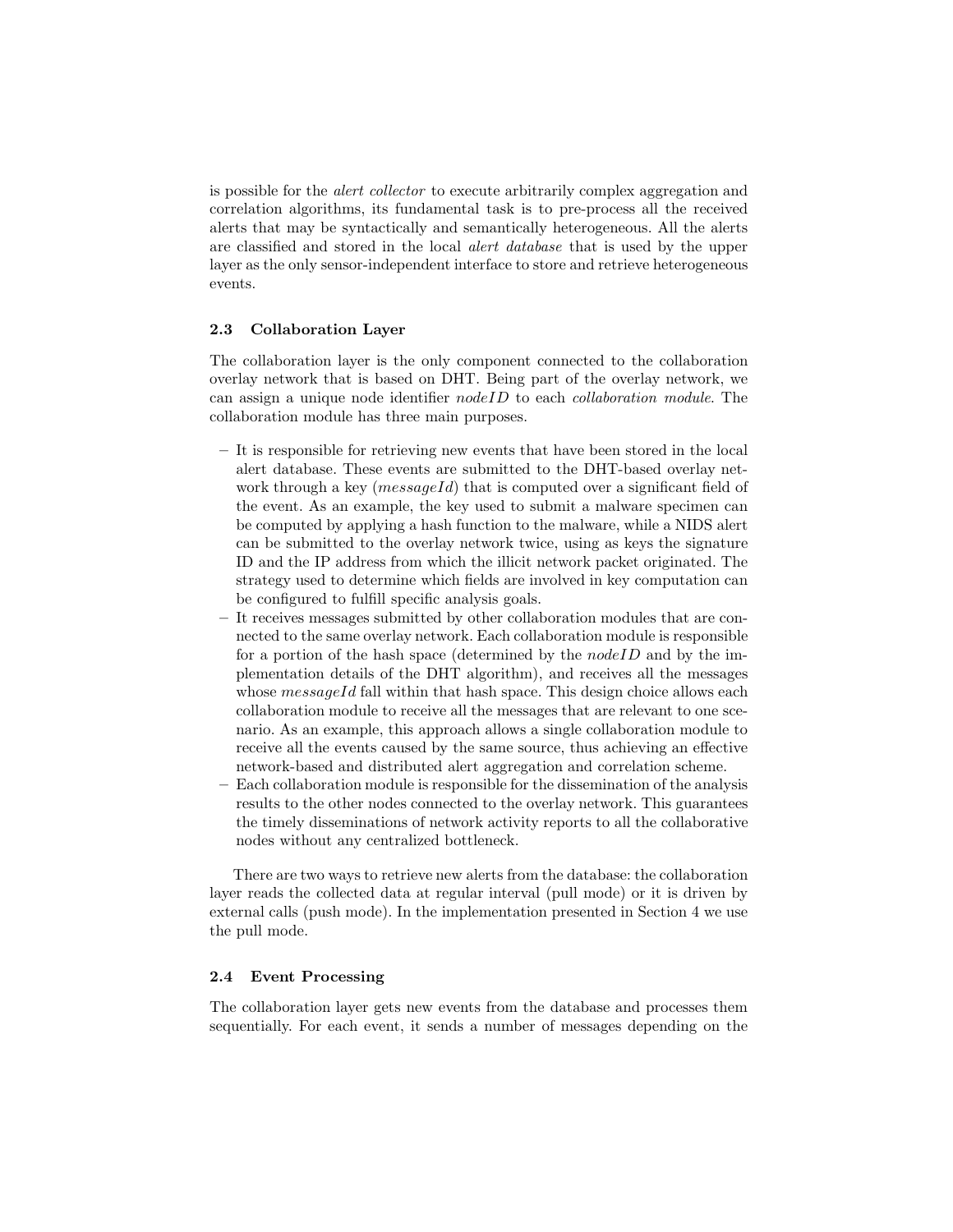type of event and analysis goals. In the current version of the architecture, each event retrieved from the database may have up to four interesting fields: the malware's binary code, the IP address of the server from which the malware has been downloaded, the IDS signature ID and the IP address of the attacker. For each of these fields a message is created using the hash of its value as  $messageId$ . This message is received by the node with the nodeID closer to the messageId. Before the insertion of a new message, the collaboration module monitors the pre-existence of its  $messageId$  within the DHT. If there is not that value, the message is inserted, and the sender node signals the arrival of a new message to the receiver node. Otherwise, if the *messageId* already exists, the sender node contacts the receiver node and it informs it about the generation of a new event with the same  $messageId$ .

The receiver node behaves differently depending on the message type. If the message contains a new malware, the receiver node takes care of its behavioral analysis by relying on a local or remote sandbox. In all the other instances, the node executes some anomaly detection strategies that are based on the frequency of received events. It is important to observe that in this paper we do not focus on specific event analysis algorithms, but on the architecture which permits to collaborate and to share information. In particular, the proposed architecture is algorithm agnostic and flexible enough to adopt several different analysis strategies. Finally, the event analysis results are disseminated to all the interested collaborative alert aggregators following a publish/subscribe paradigm [16].

# 3 Peer-to-peer vs. Hierarchical Architecture

# 3.1 Fault Tolerance

The completely distributed nature of the proposed architecture is inherently fault tolerant, and lacks single points of failure that are typical of hierarchical and centralized architectures, where alert aggregation, correlation and analysis functions are aggregated in the root node of the architecture [1]. This node represents a single point of failure and when it is unreachable the hierarchical architecture is unable to complete any collaborative task. The effectiveness of hierarchical architectures can be impaired even by failures of the nodes belonging to intermediate layers of the tree. As an example, a failure of one of the tier-1 nodes causes the isolation of the complete sub-tree having the faulty node as its root.

On the other hand, the proposed architecture leverages a completely distributed, network-driven aggregation and correlation technique. Each node is responsible for aggregating and correlating only a small subset of alerts and malware samples. If a node becomes unreachable, only the messages that would have been handled by the faulty node are lost, while all the other nodes are not influenced by the failure. Moreover, depending on the implementation of DHT routing of the overlay network, the collaborative nodes can detect the failure of a peer, and autonomously modify their local overlay routing tables accordingly.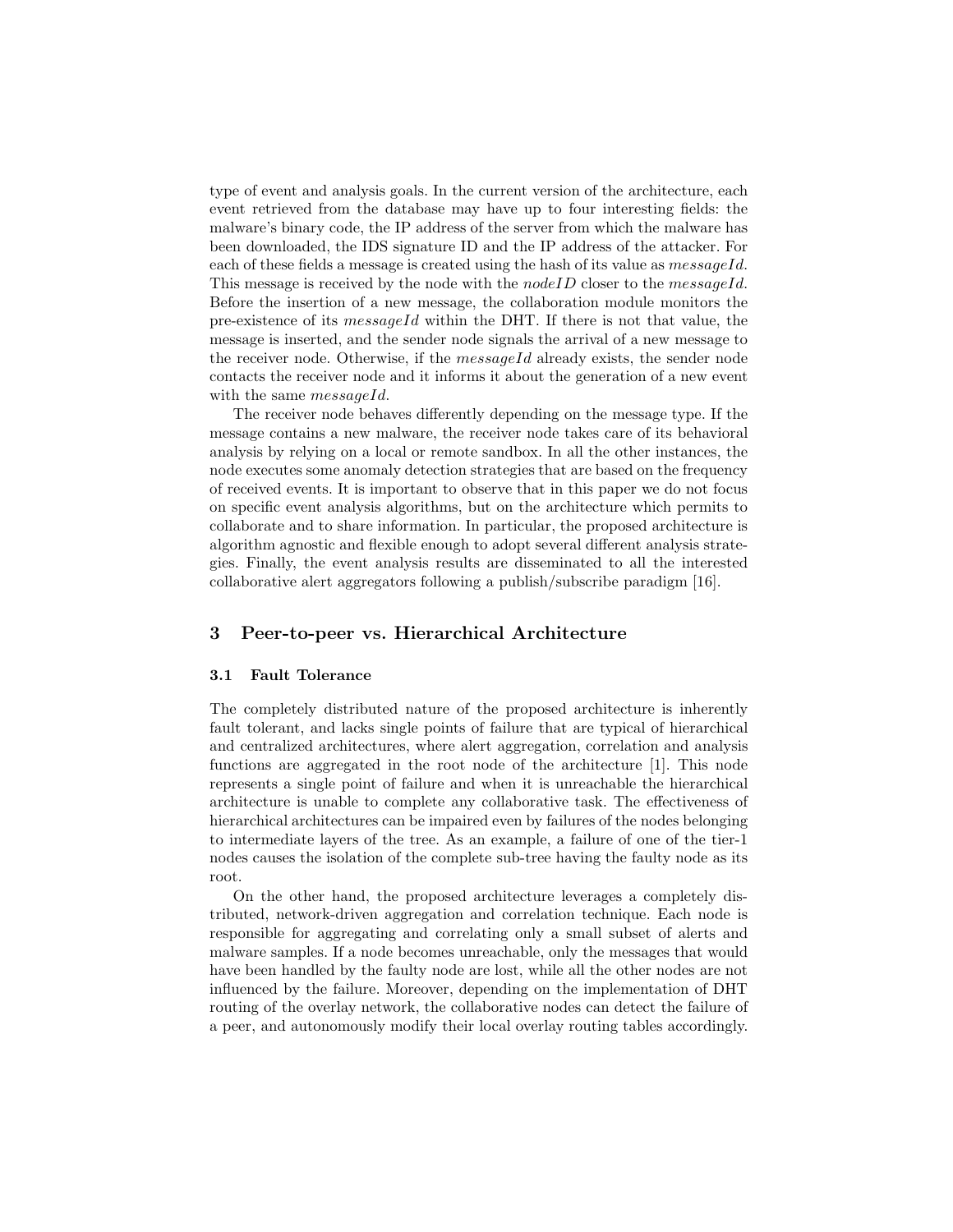Hence, the proposed architecture is able to autonomously reorganize itself and restoring its efficiency with no human intervention.

Message replication schemes can also be used to reduce the (minimal and transitory) message losses due to the failure of a collaborative node. In the current version, it is possible to set a *replication constant k* denoting that, for each message,  $k$  copies are created and maintained by the DTH overlay. One message is sent to the node whose unique identifier  $nodeID$  is responsible for the message key. The other  $k-1$  messages are sent to the  $k-1$  nearest neighbors, thus guaranteeing full reliability for up to  $k-1$  failures, because the network would maintain constant the number of replicas through periodic inspections (experimental evaluation of message loss probability for higher number of concurrent faults are presented in Section 5). By tuning the value of  $k$ , it is possible to achieve the desired trade-off between overhead and fault tolerance.

#### 3.2 Load Balancing

Hierarchical architectures, such as [1], concentrate malware analysis and alert correlation tasks on the root node, so that they can avoid replicated analyses. As a bad consequence, the computational load on the root is significantly higher than the load of the intermediate nodes, to the extent that much more powerful hardware is necessary to host the root services.

Another advantage of the proposed DHT-based distributed architecture is represented by its intrinsic load balancing properties. Let us consider a scenario in which a network participating to a collaborative hierarchical architecture is targeted by an attacker, while the other participating networks are not. In a similar situation, the load related to alert management and correlation is unevenly distributed because only the nodes related to the attacked network are involved in alert management. Hence, an attacker could easily overload the path connecting the attacked networks to the hierarchy root by attacking few selected networks connected to the same higher-level node.

Uneven load distribution and overload risks are mitigated by the proposed distributed alert aggregation and correlation scheme. As we avoid one centralized aggregator, then there is no single path through which all the alerts generated by a sensor (or a set of sensors in the same network) are transmitted. Alerts gathered by one node in an attacked network are routed to multiple nodes, based on the messageId characterizing each alert. Even if one network (leaf) is heavily attacked, this scenario is well managed and the load is automatically distributed among many nodes through different branches.

#### 3.3 Scalability

Hierarchical architectures are based on a multi-tier management infrastructure connecting the lowest layer alert managers (the leaves of the management tree) to the root manager. Each manager node in the hierarchical architecture is able to aggregate alerts generated by a finite number  $n$  of lower-layer sensors or managers on the basis of computational complexity of alert management operations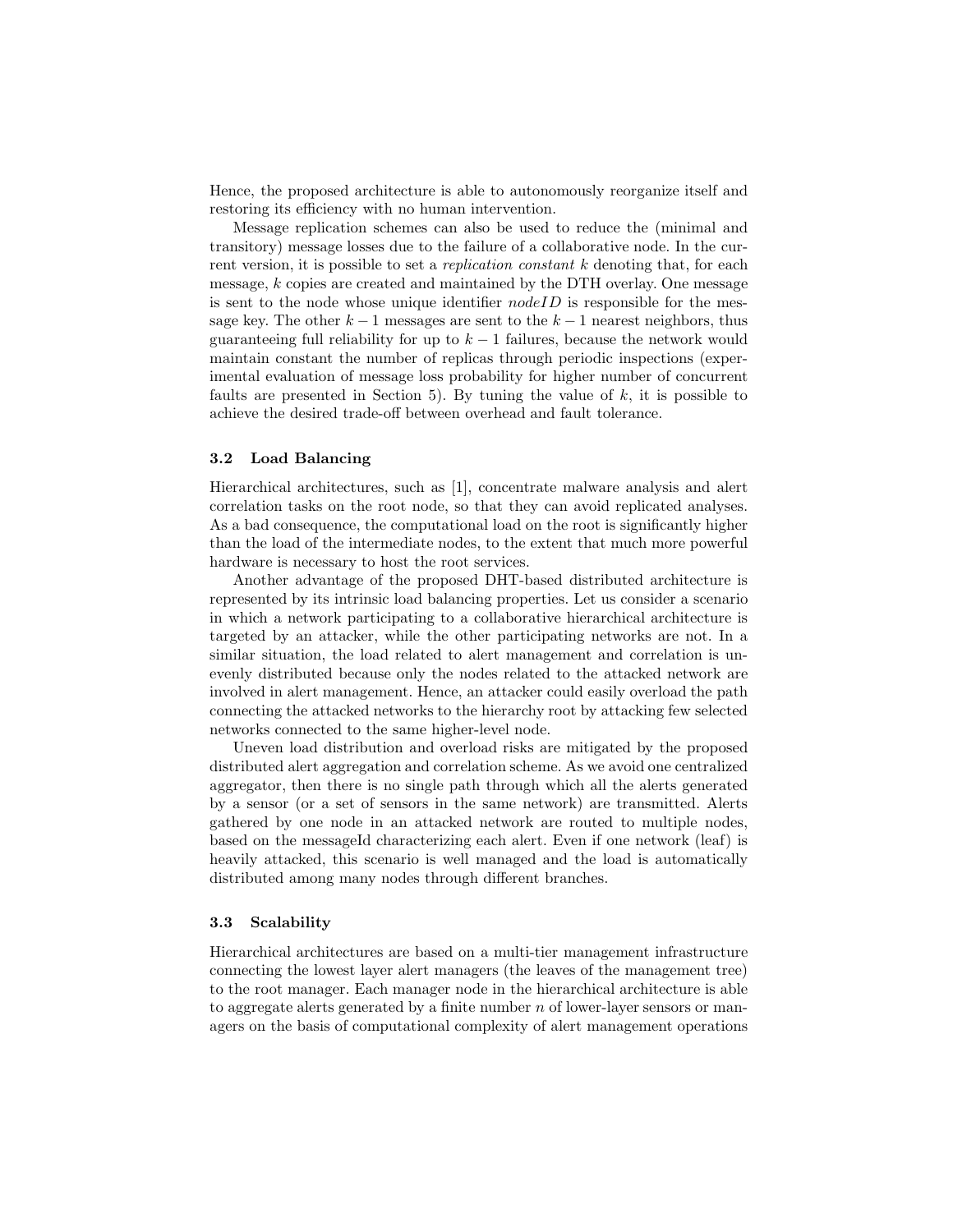and on bandwidth constraints. Hence, a hierarchical architecture can be modeled as an n-ary tree, whose number of intermediate elements grows logarithmically with the number of the leaves.

On the other hand, in the proposed architecture, all the alert management operations are distributed among the leaves and there is no need for a separate management infrastructure. This is a huge advantage in terms of scalability and management, because it is not necessary to reconfigure the architecture hierarchy, possibly by adding new layers to the management tree, whenever the number of leaves increases.

## 3.4 Number of Stored Copies

Another advantage of the peer-to-peer architecture is represented by the smaller number of copies of individual alerts and malware specimens. In a hierarchical architecture, a copy of each different alert and malware specimen is maintained in each node of the management tree by which the alert has been received. Let us consider a tree of managers having order n, l leaves and height  $h = \log_n(l)$ . If c represents the number of copies of each alert stored by the nodes belonging to the hierarchical architecture, then we have:

$$
h \le c \le \sum_{i=0}^{h-1} n^i
$$

This means that the number of copies  $c$  is comprised between the number of manager nodes in the path between the leaf generating the alert and the root of the tree  $(h)$  and the total number of manager nodes when the same alert has been issued by all the leaves in the tree  $(\sum_{i=0}^{h-1} n^i)$ . As h grows proportionally to the logarithm of the number of leaves, then the number of copies of each alert (and malware specimen) that a hierarchical architecture needs to maintain grows logarithmically with the number of leaves.

On the other hand, in the peer-to-peer architecture the number of copies of each different alert is determined by the replication factor  $k$ , which is a configurable parameter independent of the number of nodes connected to the overlay.

A comparison between the number of stored copies is presented in Table 1. The first row of this table represents the number of copies stored in the peerto-peer architecture having a replication factor  $k = 5$ . The number of copies does not depend on any other parameter. The other rows contain the number of copies stored in a hierarchical architecture characterized by a different number of nodes and order. As an example, the second row shows that the number of copies of the same alert in a hierarchical architecture with  $l = 1000$  nodes and order  $n = 10$  is between 3 and 111, depending on how many leaves issue the same alert.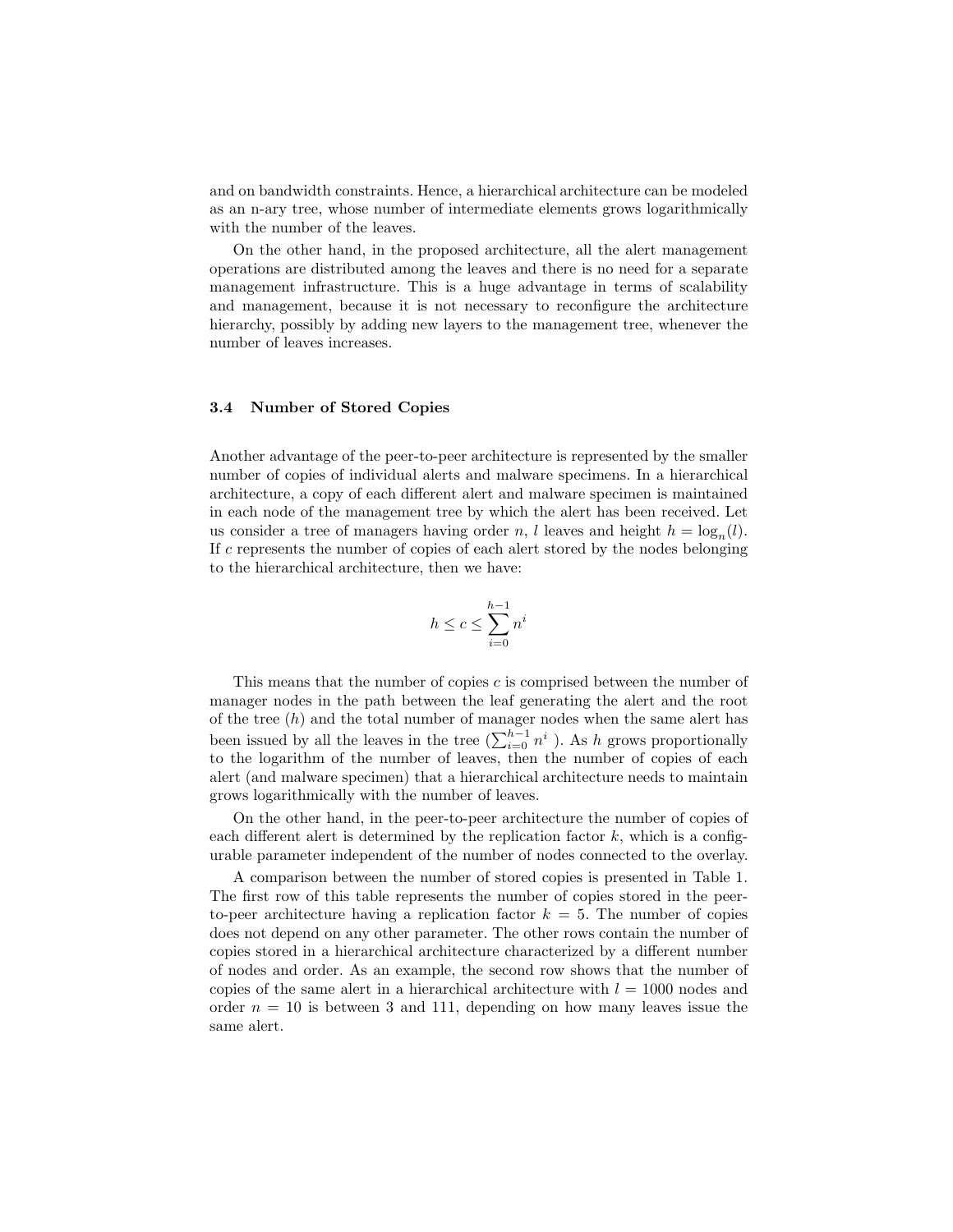| Architecture                          |   | Minimum Maximum |
|---------------------------------------|---|-----------------|
| DHT overlay, $k=5$                    | 5 |                 |
| Hierarchical, $l = 1000$ , $n = 10$   | 3 | 111             |
| Hierarchical, $l = 10000$ , $n = 10$  |   | 1111            |
| Hierarchical, $l = 100000$ , $n = 10$ | 5 | 11111           |
| Hierarchical, $l = 8000$ , $n = 20$   | 3 | 421             |
| Hierarchical, $l = 160000$ , $n = 20$ |   | 8421            |

Table 1. Number of store copies stored in the peer-to-peer and hierarchical architectures

## 4 Prototype

The viability of the proposed architecture has been demonstrated through a prototype. In compliance with the architecture description in Section 2, each collaborative alert aggregator consists of different software modules that can be divided in three classes. The first two classes include typical network defense items. The third class includes communication software. The entire prototype is based on open source software.

The current implementation of the collaborative alert aggregator can rely upon heterogeneous sensors, thus being able to detect a wide range of threats. In particular, we used Snort [2] (standard de-facto for signature based network intrusion detection) as a NIDS sensor, and Nepenthes [3] as a low-interaction honeypot.

The alert collector is implemented through the Prelude software [4,5]. All the communications between the Prelude manager and the sensors is based on the Intrusion Detection Message Exchange Format (IDMEF) [6], which is an IETF standard for the generation and management of messages related to security incidents.

The alert collector is configured to store all the collected alerts and malware samples in the local alert database, implemented with MySQL [7].

The collaboration layer is implemented in Java and guarantees a platform independent application. The DHT-based overlay network relies on the FreePastry libraries, a Java implementation of Pastry network [9–13]. These libraries guarantee a useful emulation environment, and implementation of two applications based on Pastry: PAST [14,15], that is the persistent peer-to-peer storage utility used to store information, and Scribe [16,17], used for multicast communications.

The collaboration module can be configured by editing an XML [18] file. The interface with the alert database is implemented through JDBC drivers [19], thus guaranteeing a high interoperability with the most common DBMS.

Events retrieved from the database are classified according to their type, and managed by different classes. The current version of the prototype implements four classes managing four heterogeneous types of event: malware samples, IP addresses related to the server from which the malware is downloaded, IP addresses related to hostile activity and signatureId of alerts generated by a NIDS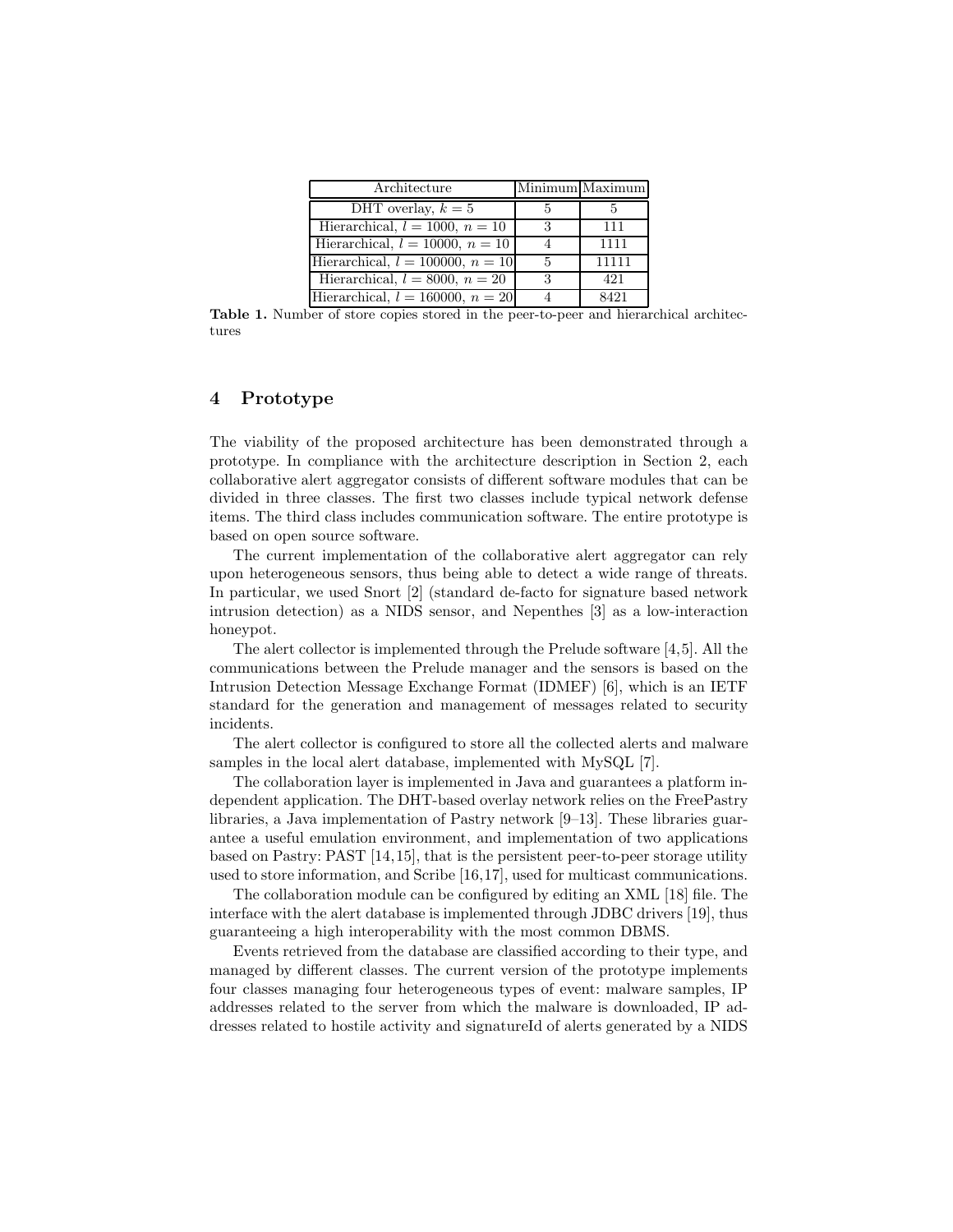sensor. The collaboration module is modular and its functions can be easily extended by adding new classes for the management of other types of event.

After a message has been received, the collaboration module is responsible for its storage, its analysis (possibly leveraging external services, such as Norman sandbox [20] and CWSandbox [21]), and communication of the analysis results to the other nodes. Each node can subscribe to specific areas of interests, thus receiving only a subset of analysis results. In the current implementation, alert storage is handled by PAST, while multicast dissemination of the analysis results relies on Scribe. Finally, a custom application based on FreePastry provides a one-to-one communication service.

PAST is a persistent storage utility distributed peer-to-peer network. It is based on a Pastry layer for routing messages and for network management. We adopt it because it is able to balance the storage space between all the nodes and guarantees high fault tolerance. Each PAST node, identified by an ID of 128 bits  $(nodeID)$ , acts both as a storage repository and as a client access. Any file inserted into PAST uses a 160-bit key, namely *fileId* (messageId in our case). When a new file is inserted into PAST, Pastry directs the file to the nodes whose  $nodeID$  is numerically closer to the 128 most significant bits of  $messageId$ , each of which stores a copy of the file. The number of involved nodes depends on the replica factor chosen for availability and persistence requirements.

# 5 Validation and Performance Evaluation

Viability and performance of the proposed architecture have been demonstrated through extensive experiments and simulations. Small scale experiments, through the prototype comprising few tens of nodes, have been carried out by executing several instances of the collaboration module in few hosts and by binding each instance on different port numbers. Tests for large number of nodes include the network emulation environment provided by the FreePastry libraries. This solution allows us to launch up to one thousand nodes on each Java Virtual Machine.

Very large scale simulation involving up to ten thousand nodes are carried out through an ad-hoc simulator. It considers the high-level behavior of the hierarchical and DHT-based architectures and omits the low level details related to the transmission of messages over the network and their storage within the local alert database. Although simplified, the simulator uses the same routing schemes of the prototype, and it has been validated by executing the same (reduced scale) experiments on the prototype and on the simulators and by verifying the complete agreement of the results.

## 5.1 Dependability and Fault Tolerance

The completely distributed nature of the proposed architecture is inherently fault tolerant, and lacks single points of failure. While the failure of few nodes does not impair the architecture dependability, it is possible that an alert message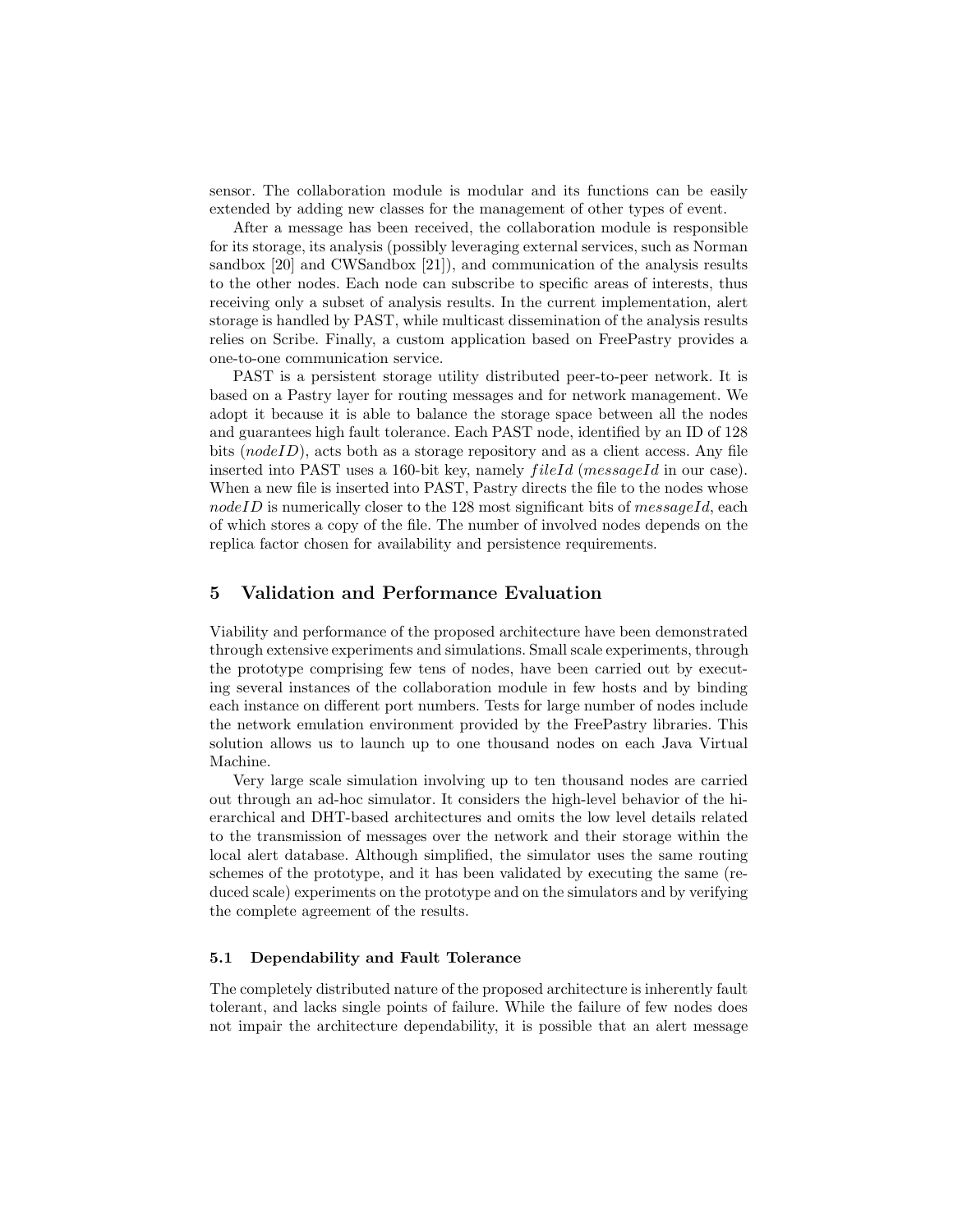sent to a faulty node can be lost. To minimize the chances of loosing alerts, the proposed architecture relies on the message replication scheme described in Section 3. It is possible to configure a replication factor  $k$ , so that each message is sent to the  $k$  collaborative alert aggregators whose nodeID is nearest to the message key.

The ability of the proposed architecture to sustain faults and node churn is demonstrated through several simulations. In each run we simulate an overlay network consisting of a variable number of collaborative nodes (from 1000 to 10000), and we randomly generate a set of messages. Once guaranteed that each node is responsible for at least one message, we simulate the concurrent failure of a percentage of collaborative alert aggregators, ranging from 1% to 10% of the nodes. Then, we wait for PAST to run a scheduled update, thus restoring k copies of each message not lost due to the concurrent node failures, and we check whether all messages created at the beginning of the simulation are still available. The results are presented in Tables 2 and 3.

In Table 2 we compare networks of different sizes (between 1000 and 5000) where nodes use a replica factor  $k = 5$  (5 copies of each message). The number of faulty nodes is denoted as a percentage of the total number of nodes. For each failure rate and for each network size, we run the simulation 100,000 times. The message loss rate is expressed as a percentage of the 100,000 runs in which at least one message has been lost. As an example, the cell in the fourth row and second column in Table 2 denotes that a network of 1000 collaborative nodes with 40 concurrent failures (4% for the number of nodes) lost at least one message in only 0.01% of the 100,000 tests.

| Concurrent fault rate $(\%)$ 1000 nodes 2000 nodes 5000 nodes |      |                   |      |
|---------------------------------------------------------------|------|-------------------|------|
|                                                               |      |                   |      |
| 2                                                             |      |                   |      |
| 3                                                             |      |                   | 0,01 |
|                                                               | 0,01 | 0,02              | 0,04 |
| 5                                                             | 0,02 | 0,04              | 0,12 |
| 6                                                             | 0,06 | 0,12              | 0,24 |
|                                                               | 0,11 | 0,22              | 0,6  |
| 8                                                             | 0,19 | 0,42              | 1,04 |
| 9                                                             | 0,35 | $0,\overline{76}$ | 1,8  |
| 10                                                            | 0,58 | 1,16              | 2,99 |

**Table 2.** Message loss probability for  $k = 5$  and for different numbers of nodes and faults

In Table 3 we report the results about the influence of the replica factor k on the probability of losing a message. In these simulations we use a network size of 10,000 collaborative nodes, and we vary both the concurrent failure rate (expressed as percentage of the number of nodes) and the replica factor (with values of  $k$  ranging from 4 to 6). As in the previous set of experiments, for each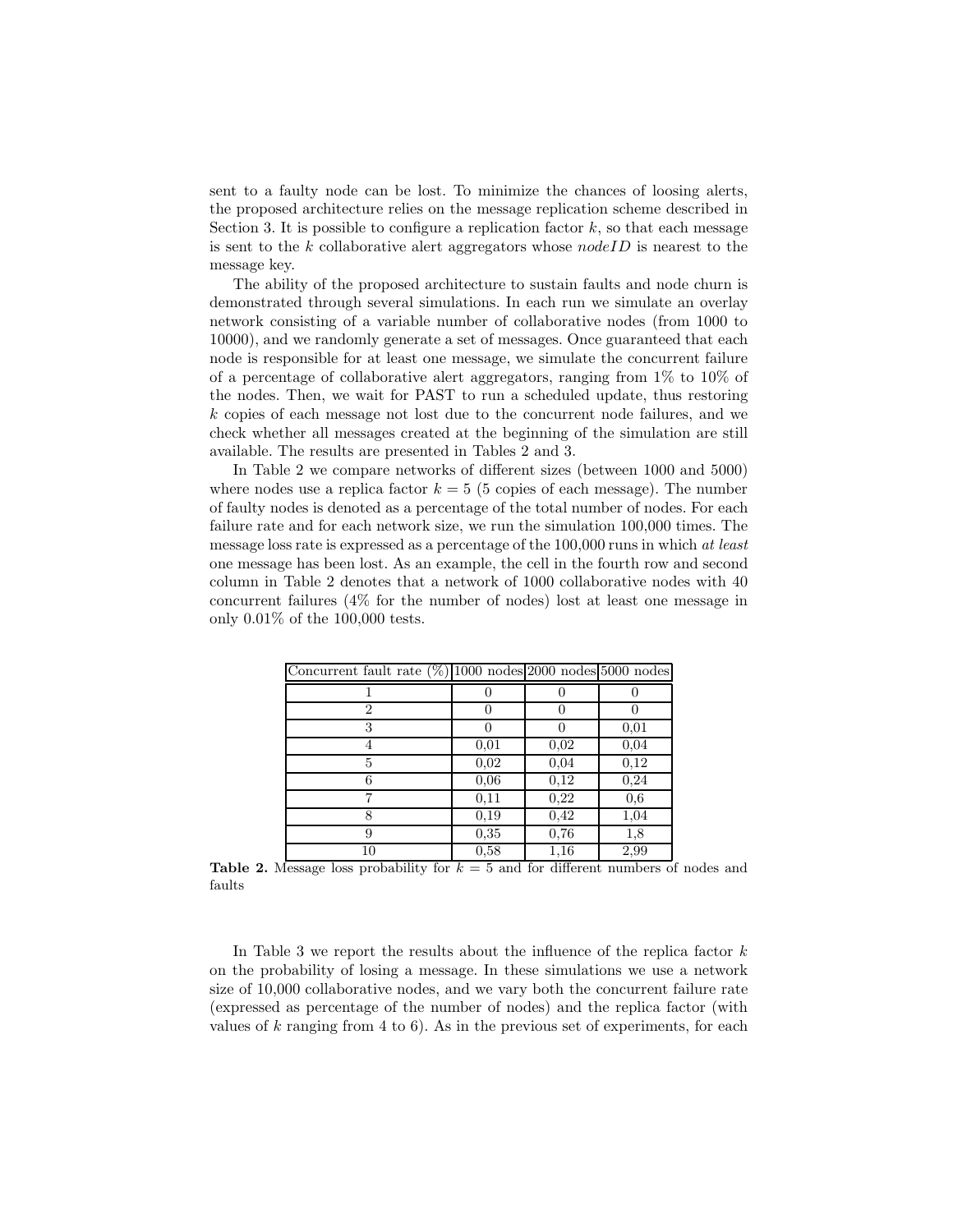combination of fault rate and replica factor we run 100,000 simulations. The packet loss probability is expressed as the percentage of simulations in which at least one message has been lost.

| Concurrent fault rate $(\%)$ | $k=4$               | $k=5$   $k=6$ |   |
|------------------------------|---------------------|---------------|---|
|                              | 0,009               |               | 0 |
| 2                            | 0.16                | 0,003         | 0 |
| 3                            | $0,735$ 0,019 0,001 |               |   |
|                              | 2,117 0,075 0,002   |               |   |
| 5                            | 5,022 0,219 0,015   |               |   |
| 6                            | 9,732 0,542 0,037   |               |   |
|                              | $16,64$ 1,186 0,081 |               |   |
| 8                            | 25,859 2,172 0,159  |               |   |
| 9                            | 36,682 3,774 0,315  |               |   |
| 10                           | 48,685 5,904 0,529  |               |   |

**Table 3.** Message loss probability for a network of 10,000 nodes and for different  $k$ 

These experiments demonstrate that by using appropriate values of the replica factor  $k$ , it is possible to achieve negligible message loss probability even for large networks and (unrealistic) concurrent failures of hundreds of geographically distributed and independent nodes.

### 5.2 Load Balancing and Scalability

In this section we compare the load of the proposed peer-to-peer architecture against that of the lowest layer of alert manager in the hierarchical architecture presented in [1].

Experiments are carried out by simulating a network of 5000 collaborative nodes, and a hierarchical architecture with the same number of leaves. Each intermediate manager node of the hierarchical network is connected to a random number of elements in the lower level, uniformly chosen between 5 and 20. The resulting tree has 4 layers and 420 low-level managers, directly connected to the leaf sensors. Figures 3 and 4 compares the load distribution among the 5000 collaborative alert aggregators in the DHT-based overlay and the load distribution among the 420 manager nodes of the hierarchical architecture.

Figure 3 represents the best-case scenario for the hierarchical architecture, in which all the 500,000 messages (100 messages for each leaf, on average) are uniformly distributed among the leaves. The uniform distribution among all the leaves simulates an unrealistic scenario in which network attacks are uniformly distributed among all the sensors that generate alerts at the same rate. The two lines of Figure 3 represent the cumulative distribution function (CDF) of the number of messages that each node in the collaborative architecture (line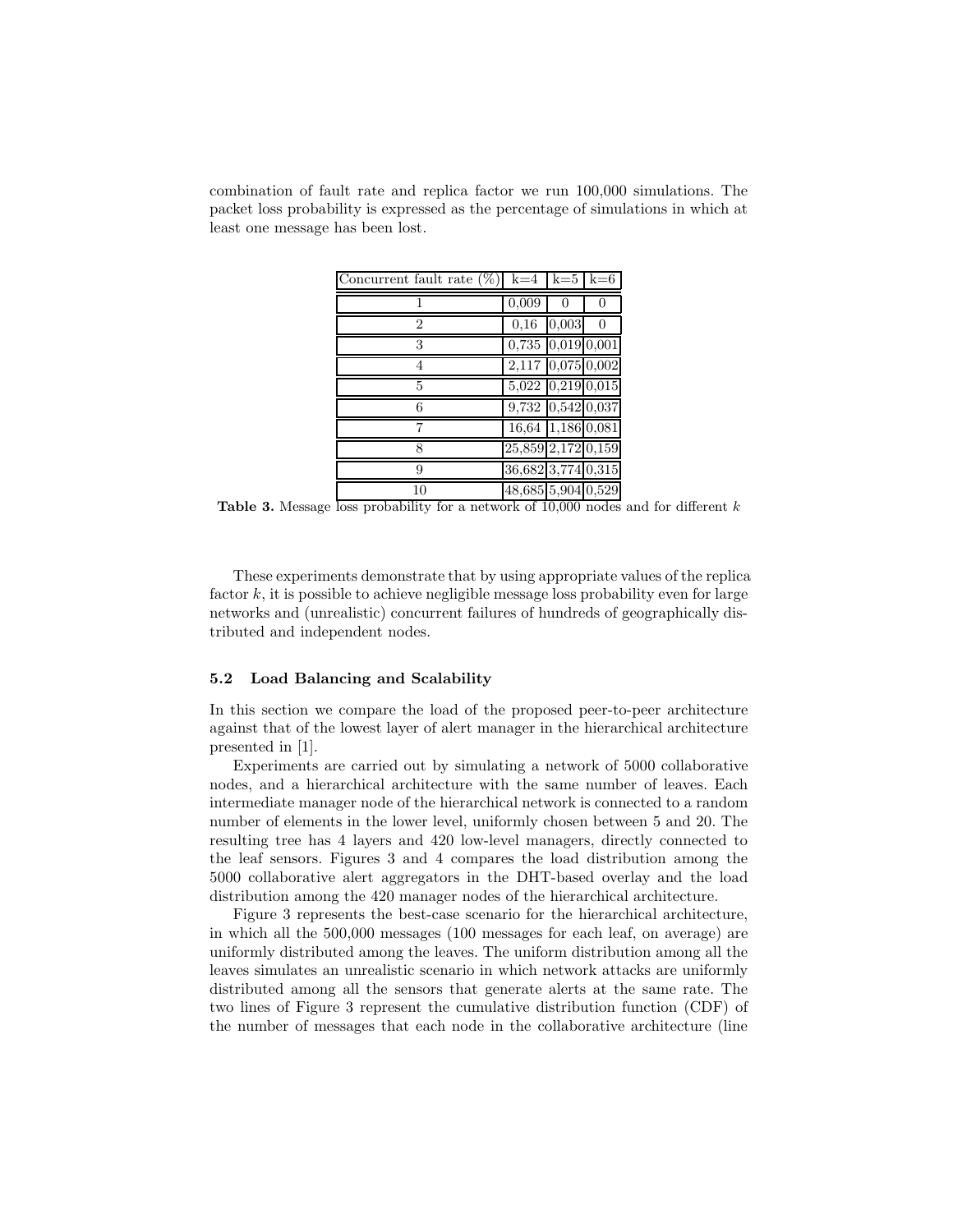P2P) and each low-level manager in the hierarchical architecture (line Hierarchical) has to manage. The X axis represents the ratio between the number of messages handled by a node and the expected average value (that is,  $500,000/5000 = 100$  messages per collaborative node in the collaborative architecture, and  $500,000/420 = 1190.48$  messages per manager in the hierarchical architecture). The vertical line represents the ideal load distribution, in which all the nodes handle a number of messages that is equal to the expected average (hence the ratio between the handled messages and the expected ratio is 1).



Fig. 3. Load balancing with random inserts

As shown in Figure 3, characterized by a uniform distribution of alerts among sensors, the load of the hierarchical architecture is better distributed than that of the collaborative overlay. Indeed, all the nodes in the hierarchical architecture handle a number of messages between  $40\%$  and  $150\%$  of the expected average. However, even in the best-case scenario for the hierarchical architecture, the load distribution of the two collaborative architectures is comparable. Indeed, the two distributions behave similarly for about 70% of the nodes; 20% of the nodes in the peer-to-peer architecture are more loaded than the most loaded nodes of the hierarchical architecture, but the highest load is still manageable and limited to 3.2 times than the expected load.

In Figure 4 we report the results of a more realistic scenario, in which 500,000 messages are not generated uniformly by all the collaborative alert aggregators, but they follow a Zipf distribution<sup>1</sup> (known to be a realistic representation of

<sup>&</sup>lt;sup>1</sup> The used formula is  $f(P_i) = \frac{c}{i}$ , where *i* is the rank,  $P_i$  indicates the event which occupies the i-th rank (the i-th most frequent),  $f(P_i)$  is the number of times (frequency) that the  $P_i$  event occurs, c is a constant equivalent to  $P_i$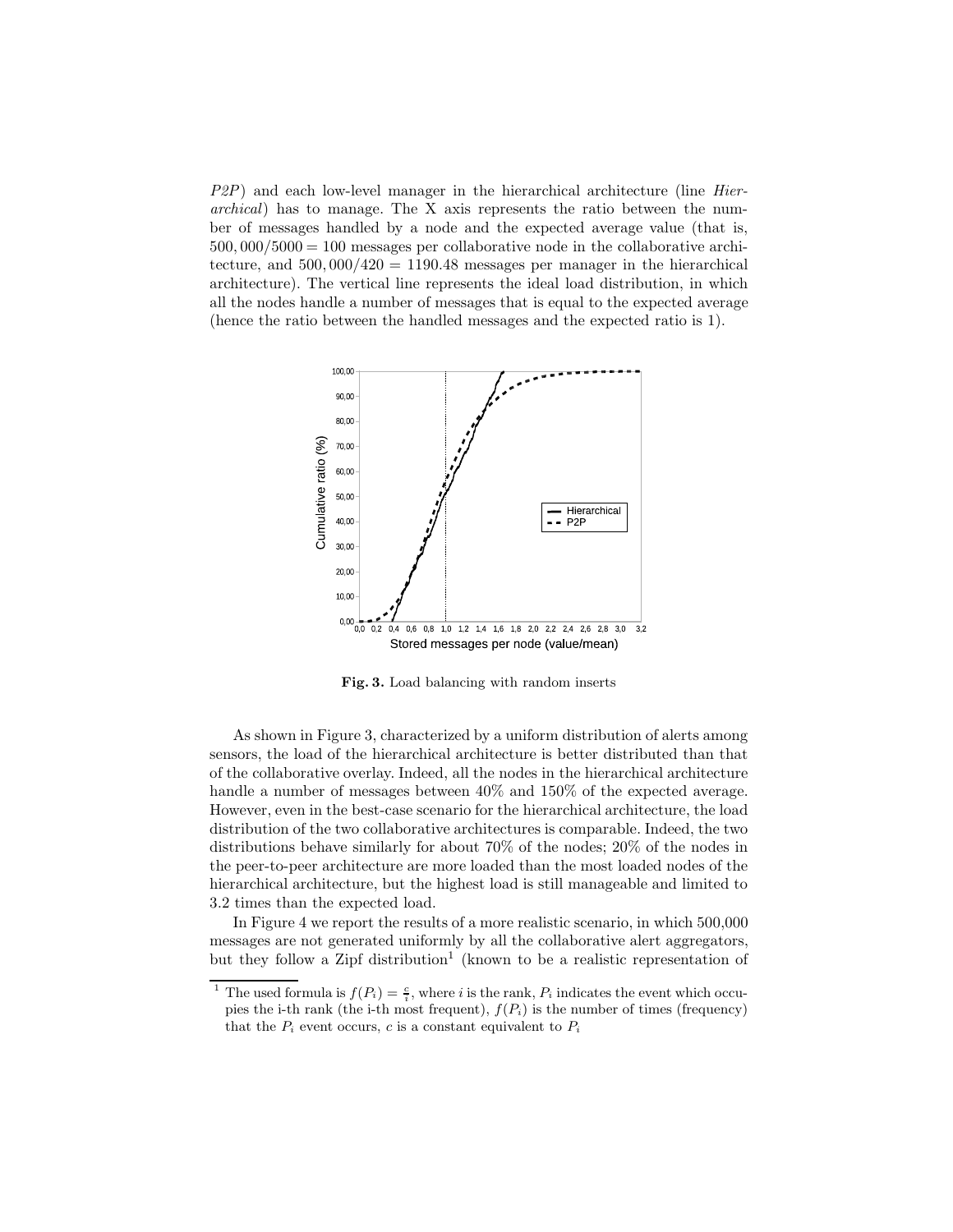traffic distribution and load of nodes in the Internet). The two cumulative distributions in this figure show the benefits of the hash-based event distribution algorithm implemented by the DHT-based overlay network. The node managing an alert is determined by the alert content and not by the network generating it, hence the load distribution of the proposed architecture in this scenario is identical to that presented in Figure 3. On the other hand, the load distribution in the hierarchical architectures is highly unbalanced. For example, the most loaded manager handles a number of messages equal to 103 times the expected average.



Fig. 4. Load balancing with Zipf distribution based inserts

We consider now an attack scenario in which all the events are generated by one sensor (or by several sensors connected to the same low-level manager). This is the worst case for a hierarchical architecture, because all the alerts must be handled by the same manager node. The results are impressively poor: one manager has to sustain a load 420 higher than that related to the expected average. On the other hand, the proposed architecture preserves the same load distribution of the other two scenarios. This shows the robustness of the peerto-peer architecture with respect to any attack scenario.

# 6 Conclusion

In this paper we propose an innovative architecture for collaborative and distributed intrusion detection, malware analysis and alert dissemination.

With respect to previous work in the same field, our architecture represents a more flexible cooperation infrastructure that is able to manage heterogeneous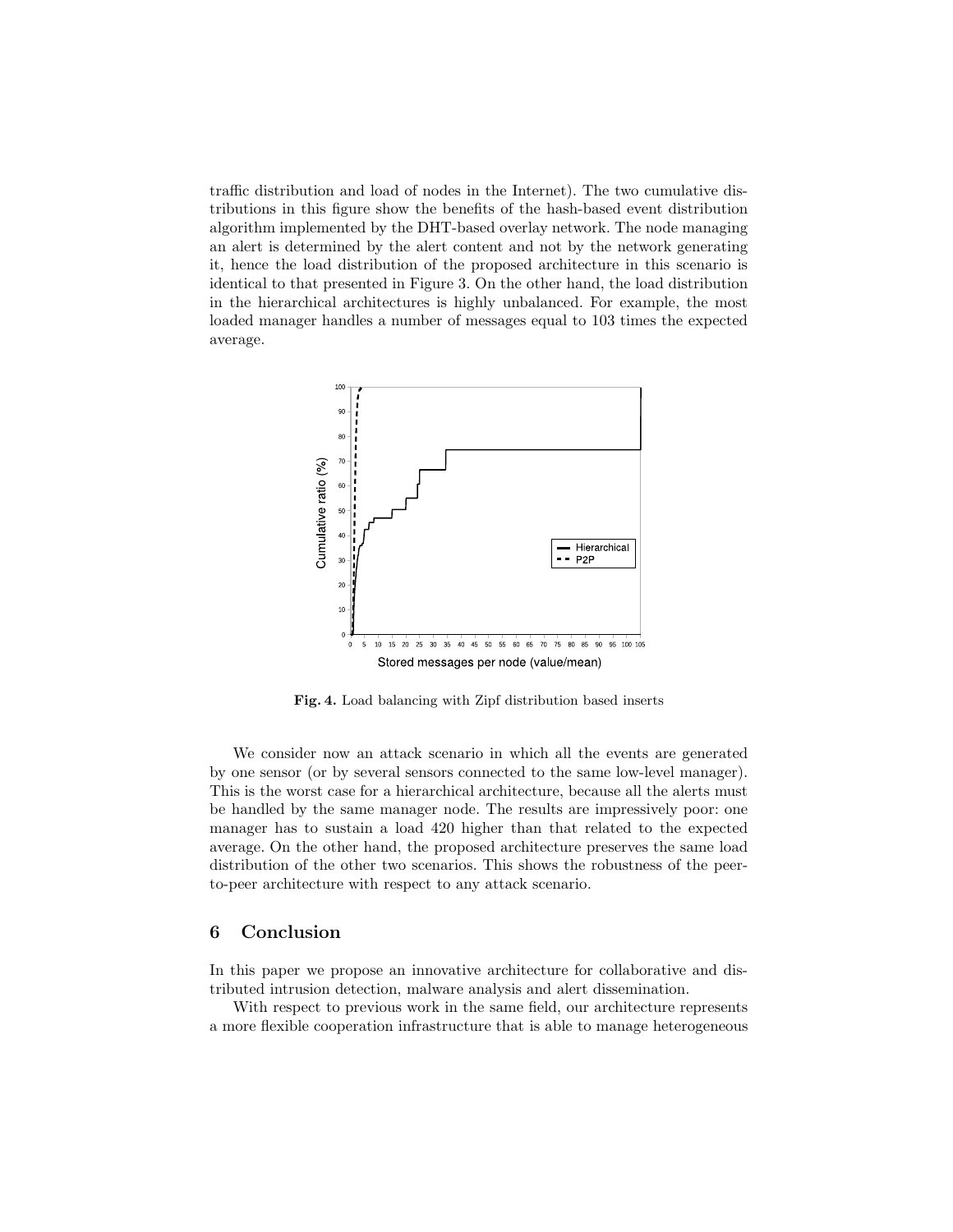information, ranging from IP addresses to the complete binary code of malware specimens and IDS alerts. Moreover, our architecture is not focused on a specific analysis algorithm and can leverage heterogeneous analysis engines. Finally, a publish/subscribe scheme is used for efficient and timely dissemination of relevant analysis results to all the collaborative nodes.

Being based on a DHT overlay, the proposed architecture avoids single points of failures, guarantees high scalability, load balancing and self organization capabilities, that allows us to implement a system that may integrate several thousand collaborative nodes. The viability of the proposed architecture is demonstrated through a prototype based on open source software, while large scale results referring to up to 10,000 nodes have been obtained through simulations.

We are now working on a hardened version of the distributed architecture that uses digital certificates and secure communications among the peers. We are also improving the detection algorithm in order to detect polymorphic and metamorphic malware where the cryptographic hashes of the binary code are different for every sample thus preventing the identification of the same threat.

# 7 Acknowledgments

This research has been funded by the IST-225407 EU FP7 project CoMiFin (Communication Middleware for Monitoring Financial Critical Infrastructures).

## References

- 1. M. Colajanni, D. Gozzi, M. Marchetti, "Collaborative architecture for malware detection and analysis", Proc. of the 23rd International Information Security Conference (SEC 2008), Milano, Italy, Sept. 2008.
- 2. Snort the de facto standard for intrusion detection/prevention, http://www.snort.org/
- 3. Nepenthes finest collection -, http://nepenthes.mwcollect.org/
- 4. Prelude, http://www.prelude-ids.com/en/welcome/index.html
- 5. Prelude Universal SIM project Trac, https://trac.prelude-ids.org/
- 6. IDMEF standard described in rfc4765, http://www.ietf.org/rfc/rfc4765.txt
- 7. MySQL, http://www.mysql.com/
- 8. FreePastry, an open-source implementation of Pastry, http://www.freepastry.org
- 9. A. Rowstron and P. Druschel, "Pastry: Scalable, distributed object location and routing for large-scale peer-to-peer systems", Proc. of the IFIP/ACM International Conference on Distributed Systems Platforms (Middleware), Heidelberg, Germany, Nov. 2001
- 10. M. Castro and P. Druschel and A.M. Kermarrec and A. Rowstron, "One ring to rule them all: Service discovery and binding in structured peer-to-peer overlay networks", Proc. of the 10th SIGOPS European Workshop, Saint-milion, France, Sept. 2002
- 11. M. Castro and P. Druschel and Y. Charlie Hu and A. Rowstron, "Exploiting Network Proximity in Distributed Hash Tables", Proc. of the International Workshop on Future Directions in Distributed Computing (FuDiCo), Bertinoro, Italy, Jun. 2002